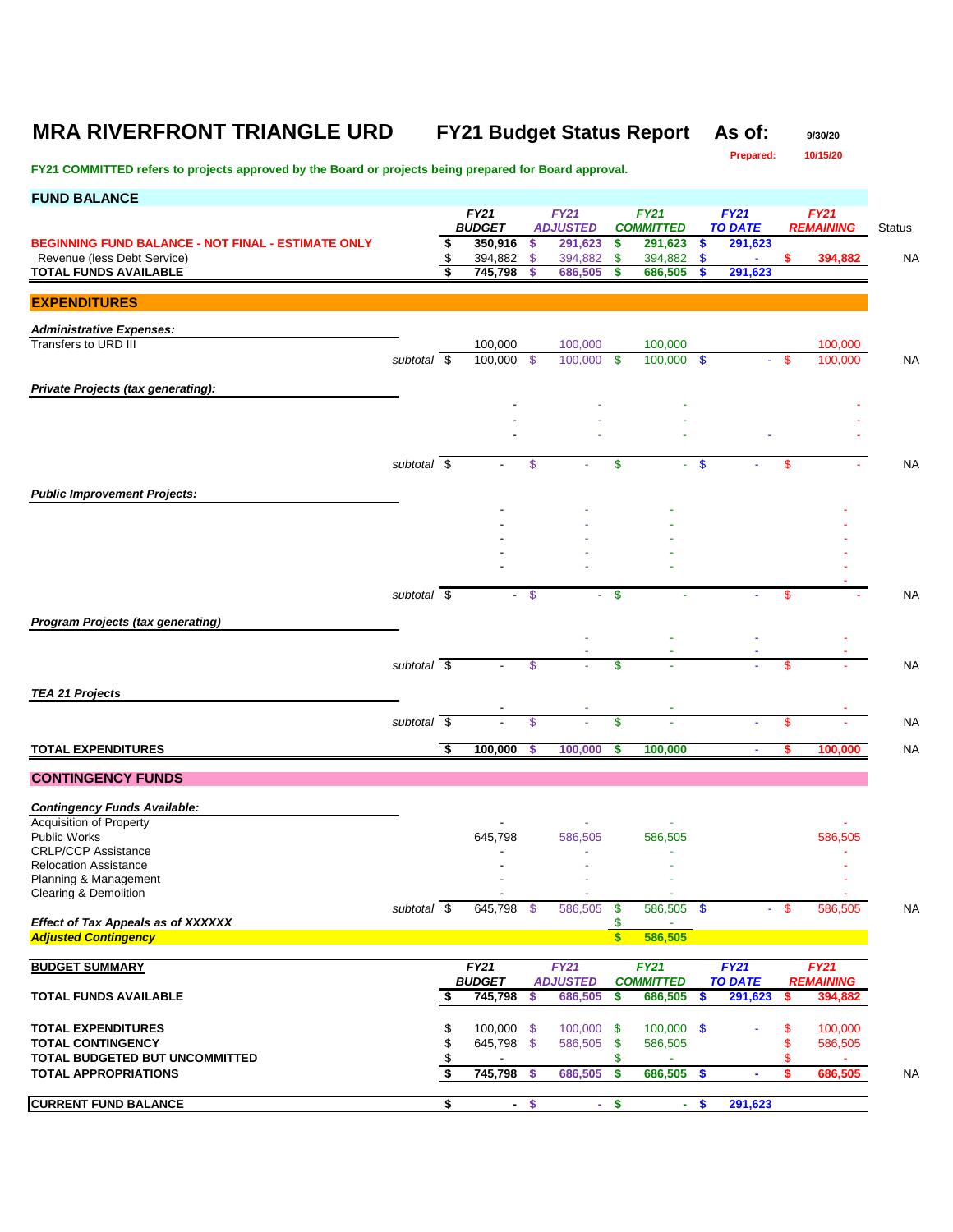# **MRA FRONT ST URD FY21 Budget Status Report As of:** 9/30/20<br>Prepared: 10/15/20

**Prepared:** 

| <b>FUND BALANCE</b>                                                                                                |    |                              |        |                            |                           |                             |               |                           |          |                  |                 |
|--------------------------------------------------------------------------------------------------------------------|----|------------------------------|--------|----------------------------|---------------------------|-----------------------------|---------------|---------------------------|----------|------------------|-----------------|
|                                                                                                                    |    | <b>FY21</b><br><b>BUDGET</b> |        | <b>FY21</b>                |                           | <b>FY21</b>                 |               | <b>FY21</b>               |          | <b>FY21</b>      |                 |
| <b>BEGINNING FUND BALANCE - NOT FINAL - ESTIMATE ONLY</b>                                                          | \$ | 447,600                      | \$     | <b>ADJUSTED</b><br>647,780 | \$                        | <b>COMMITTED</b><br>647,780 | - \$          | <b>TO DATE</b><br>647,780 |          | <b>REMAINING</b> | Status          |
| Revenue (less Debt Service)                                                                                        |    | 727,887                      | \$.    | 727,887                    | \$                        | 727,887                     | - \$          |                           |          | 727,887          | NA              |
| <b>TOTAL FUNDS AVAILABLE</b>                                                                                       |    | 1,175,487                    | S      | 1,375,667                  | s                         | 1,375,667                   | -S            | 647,780                   |          |                  |                 |
| <b>EXPENDITURES</b>                                                                                                |    |                              |        |                            |                           |                             |               |                           |          |                  |                 |
|                                                                                                                    |    |                              |        |                            |                           |                             |               |                           |          |                  |                 |
| <b>Administrative Expenses:</b><br>Transfers to URD III                                                            |    |                              |        |                            |                           |                             |               |                           |          |                  |                 |
| subtotal \$                                                                                                        |    |                              | - \$   |                            | $-$ \$                    |                             | <b>S</b>      |                           | - \$     |                  | <b>NA</b>       |
|                                                                                                                    |    |                              |        |                            |                           |                             |               |                           |          |                  |                 |
| <b>Private Projects (tax generating):</b><br>AC by Mariott Hotel - 175 Pattee St - \$1,886,105 bond when available |    |                              |        |                            |                           |                             |               |                           |          |                  |                 |
| Levasseur Street Townhomes - 304 Levasseur St                                                                      |    | 6,956                        |        | 6,956                      |                           | 6,956                       |               |                           |          |                  | 6,956 ongoing   |
| Union Block Restoration - 127 East Main                                                                            |    | 579,858                      |        | 579,858                    |                           | 579,858                     |               |                           |          |                  | 579,858 ongoing |
| Wren Hotel - 201 E Main St - \$587,212 when available (93,539 short)                                               |    | 488,673                      |        | 587,212                    |                           | 587,212                     |               |                           |          |                  | 587,212 ongoing |
|                                                                                                                    |    |                              |        |                            |                           |                             |               |                           |          |                  |                 |
| subtotal \$                                                                                                        |    | 1,075,487 \$                 |        | 1,174,026                  | -\$                       | 1,174,026 \$                |               |                           | S        | 1,174,026        | NA              |
| <b>Public Improvement Projects:</b>                                                                                |    |                              |        |                            |                           |                             |               |                           |          |                  |                 |
| Missoula Public Library - \$500K total; \$225K remain for FY21+; up to \$1                                         |    | 75,000                       |        | 75,000                     |                           | 75,000                      |               |                           |          |                  | 75,000 ongoing  |
| Payne/Library Block - Redevelopment Plan                                                                           |    | 25,000                       |        | 25,000                     |                           | 25,000                      |               |                           |          |                  | 25,000 ongoing  |
|                                                                                                                    |    |                              |        |                            |                           |                             |               |                           |          |                  |                 |
| subtotal \$                                                                                                        |    | 100,000 \$                   |        | 100,000                    | \$                        | 100,000                     |               |                           | \$       | 100,000          | NA              |
|                                                                                                                    |    |                              |        |                            |                           |                             |               |                           |          |                  |                 |
| <b>Program Projects (tax generating)</b>                                                                           |    |                              |        |                            |                           |                             |               |                           |          |                  |                 |
|                                                                                                                    |    |                              |        |                            |                           |                             |               |                           |          |                  |                 |
| subtotal $\overline{\$}$                                                                                           |    |                              | \$     |                            | \$                        |                             |               |                           | \$       |                  | <b>NA</b>       |
| <b>MAP-21 Projects</b>                                                                                             |    |                              |        |                            |                           |                             |               |                           |          |                  |                 |
|                                                                                                                    |    |                              |        |                            |                           |                             |               |                           |          |                  |                 |
| subtotal \$                                                                                                        |    |                              | \$     |                            | \$                        |                             |               |                           | \$       |                  | <b>NA</b>       |
| <b>TOTAL EXPENDITURES</b>                                                                                          | \$ | 1,175,487                    | S      | 1,274,026                  | s                         | 1,274,026                   |               | $\blacksquare$            | s        | 1,274,026        | <b>NA</b>       |
|                                                                                                                    |    |                              |        |                            |                           |                             |               |                           |          |                  |                 |
| <b>CONTINGENCY FUNDS</b>                                                                                           |    |                              |        |                            |                           |                             |               |                           |          |                  |                 |
| <b>Contingency Funds Available:</b>                                                                                |    |                              |        |                            |                           |                             |               |                           |          |                  |                 |
| <b>Acquisition of Property</b>                                                                                     |    |                              |        |                            |                           |                             |               |                           |          |                  |                 |
| <b>Public Works</b><br><b>CRLP/CCP Assistance</b>                                                                  |    |                              |        | 101,641                    |                           | 101,641                     |               |                           |          | 101,641          |                 |
| Relocation Assistance                                                                                              |    |                              |        |                            |                           |                             |               |                           |          |                  |                 |
| Planning & Management                                                                                              |    |                              |        |                            |                           |                             |               |                           |          |                  |                 |
| <b>Clearing &amp; Demolition</b><br>subtotal \$                                                                    |    |                              | $-$ \$ | 101,641                    | $\boldsymbol{\mathsf{s}}$ | 101,641 \$                  |               | $\blacksquare$            | - \$     | 101,641          |                 |
| <b>Effect of Tax Appeals as of XXXXXX</b>                                                                          |    |                              |        |                            | \$                        |                             |               |                           |          |                  |                 |
| <b>Adjusted Contingency</b>                                                                                        |    |                              |        |                            | $\overline{\mathbf{s}}$   | 101,641                     |               |                           |          |                  |                 |
| <b>BUDGET SUMMARY</b>                                                                                              |    | <b>FY21</b>                  |        | FY21                       |                           | FY21                        |               | FY21                      |          | <b>FY21</b>      |                 |
|                                                                                                                    |    | <b>BUDGET</b>                |        | <b>ADJUSTED</b>            |                           | <b>COMMITTED</b>            |               | <b>TO DATE</b>            |          | <b>REMAINING</b> |                 |
| <b>TOTAL FUNDS AVAILABLE</b>                                                                                       |    | 1,175,487                    | S      | 1,375,667                  | \$                        | 1,375,667                   | S,            | 647,780                   | \$       | 727,887          |                 |
|                                                                                                                    |    |                              |        |                            |                           |                             |               |                           |          |                  |                 |
| <b>TOTAL EXPENDITURES</b>                                                                                          | \$ | 1,175,487                    | \$     | 1,274,026                  | \$                        | 1,274,026 \$                |               |                           | S        | 1,274,026        |                 |
| <b>TOTAL CONTINGENCY</b><br>TOTAL BUDGETED BUT UNCOMMITTED                                                         |    |                              | \$     | 101,641                    | \$<br>\$                  | 101,641                     |               |                           | \$       | 101,641          |                 |
| <b>TOTAL APPROPRIATIONS</b>                                                                                        | S  | 1,175,487                    | \$.    | 1,375,667                  | <b>S</b>                  | 1,375,667                   | $\sqrt[6]{3}$ | ÷                         | s        | 1,375,667        | <b>NA</b>       |
|                                                                                                                    |    |                              |        |                            |                           |                             |               |                           |          |                  |                 |
| <b>CURRENT FUND BALANCE</b>                                                                                        | \$ | $\sim$                       | \$     | ÷.                         | $\frac{1}{2}$             |                             | - \$          | 647,780                   |          |                  |                 |
| <b>CONTINGENCY REMAINING + PROJECT SAVINGS</b>                                                                     |    |                              |        |                            |                           |                             |               |                           | <b>S</b> | 101,641          |                 |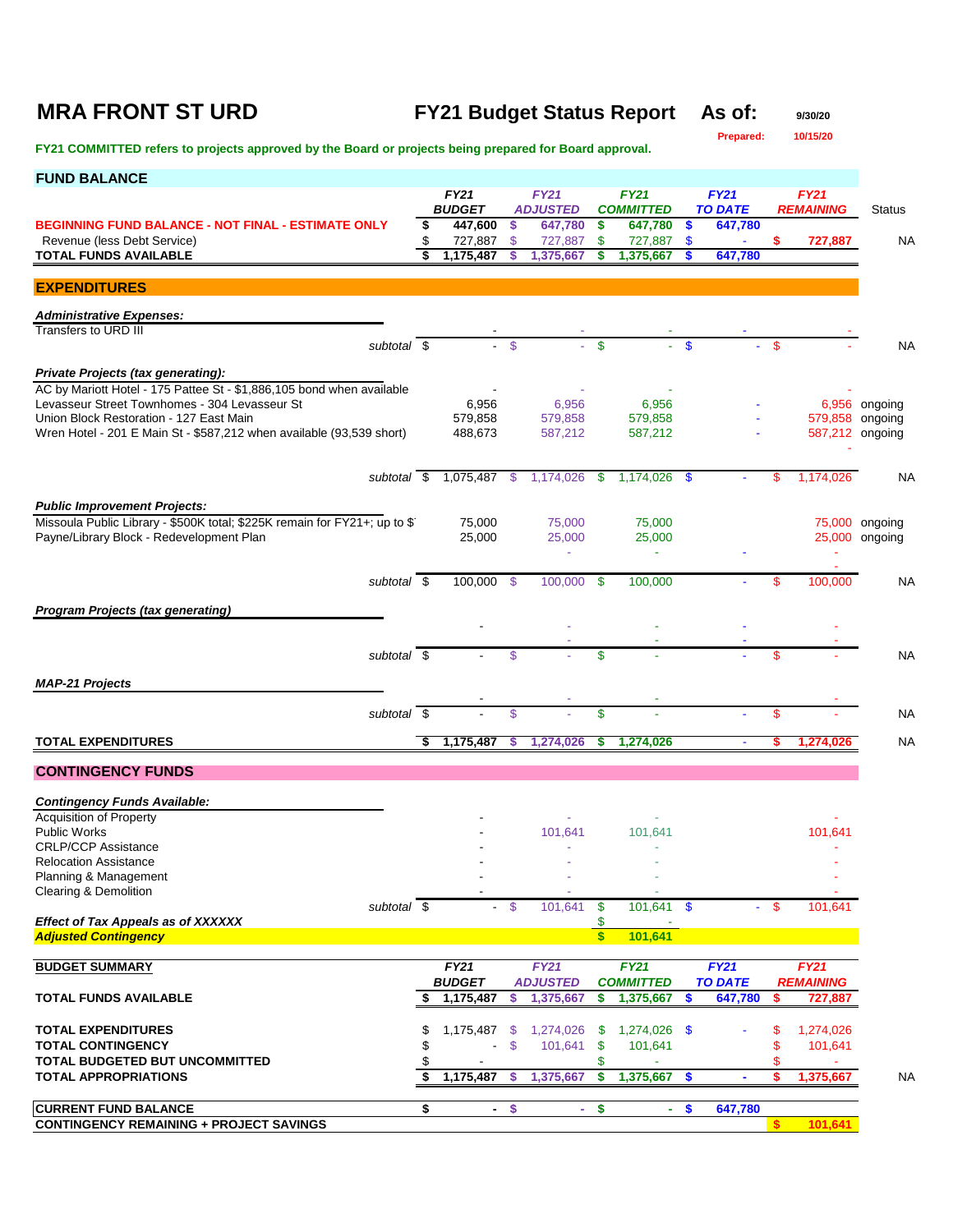### **MRA URD II FY21 Budget Status Report As of: 9/30/20**

**Prepared: 10/15/20**

| <b>FUND BALANCE</b>                                                                                      |             |    |                              |                |                                |                           |                                 |                          |                               |      |                                    |                    |
|----------------------------------------------------------------------------------------------------------|-------------|----|------------------------------|----------------|--------------------------------|---------------------------|---------------------------------|--------------------------|-------------------------------|------|------------------------------------|--------------------|
|                                                                                                          |             |    | <b>FY21</b><br><b>BUDGET</b> |                | <b>FY21</b><br><b>ADJUSTED</b> |                           | <b>FY21</b><br><b>COMMITTED</b> |                          | <b>FY21</b><br><b>TO DATE</b> |      | <b>FY21</b><br><b>REMAINING</b>    | <b>Status</b>      |
| <b>BEGINNING FUND BALANCE - NOT FINAL - ESTIMATE ONLY</b>                                                |             | \$ | 2,400,000                    | \$             | 2,219,486                      |                           | 2,219,486                       |                          | 2,219,486                     |      |                                    |                    |
| Revenue (less Debt Service)                                                                              |             | \$ | 2,792,894                    | \$             | 2,792,894                      | S                         | 2,792,894                       | \$                       |                               | S.   | 2,792,894                          | <b>NA</b>          |
| <b>TOTAL FUNDS AVAILABLE</b>                                                                             |             | Ŝ. | 5,192,894                    | S              | 5,012,380                      |                           | 5,012,380                       |                          | 2,219,486                     |      |                                    |                    |
| <b>EXPENDITURES</b>                                                                                      |             |    |                              |                |                                |                           |                                 |                          |                               |      |                                    |                    |
| <b>Administrative Expenses:</b>                                                                          |             |    |                              |                |                                |                           |                                 |                          |                               |      |                                    |                    |
| Transfers to URD III                                                                                     |             |    | 150,000                      |                | 150,000                        |                           | 150,000                         |                          |                               |      |                                    | 150,000 pending    |
|                                                                                                          | subtotal \$ |    | 150,000 \$                   |                | 150,000 \$                     |                           | 150,000 \$                      |                          |                               | - \$ | 150,000                            | <b>NA</b>          |
| <b>Private Projects (tax generating):</b>                                                                |             |    |                              |                |                                |                           |                                 |                          |                               |      |                                    |                    |
| 1901 Maple Street - MSJ Properties Housing                                                               |             |    | 69,885                       |                | 69,885                         |                           | 69,885                          |                          |                               |      |                                    | 69,885 ongoing     |
| Blackfoot River Outfitters - 225 N Russell Street<br>Burton Street Apartments - 525 Burton Street        |             |    | 80,582<br>123,994            |                | 80,582<br>123,994              |                           | 80,582<br>123,994               |                          | 75,320                        |      | 5,263<br>123,994                   | ongoing<br>ongoing |
| DJ&A Office Building - 2000 Maple Street                                                                 |             |    | 301,432                      |                | 301,432                        |                           | 301,432                         |                          |                               |      | 301,432                            | ongoing            |
| Ponderosa Village - 1029 West Pine Street                                                                |             |    | 96,000                       |                | 96,000                         |                           | 96,000                          |                          |                               |      | 96,000                             | ongoing            |
| Sentinel Property Medical Offices - 1900 West Broadway                                                   |             |    | 1,170,611                    |                | 1,170,611                      |                           | 1,170,611                       |                          |                               |      | 1,170,611 ongoing                  |                    |
|                                                                                                          |             |    |                              |                |                                |                           |                                 |                          |                               |      |                                    |                    |
|                                                                                                          | subtotal \$ |    | 1,842,504                    | -\$            | 1,842,504                      | S.                        | 1,842,504 \$                    |                          | 75,320                        | \$   | 1,767,185                          | 4%                 |
| <b>Public Improvement Projects:</b>                                                                      |             |    |                              |                |                                |                           |                                 |                          |                               |      |                                    |                    |
| Housing Policy Implementation - \$10K/yr (FY20, FY21, FY22)                                              |             |    | 10,000                       |                | 10,000                         |                           | 10,000                          |                          |                               |      |                                    | 10,000 ongoing     |
| <b>Legal Services</b>                                                                                    |             |    | 10,000                       |                | 10,000                         |                           |                                 |                          |                               |      |                                    | 10,000 set aside   |
| Missoula Food Bank & Community Center - PHC Satelite Clinic                                              |             |    | 433,840                      |                | 433,840                        |                           | 433,840                         |                          |                               |      | 433,840                            | ongoing            |
| Police Facility - 101 North Catlin (\$250K/yr FY19-FY22)<br>Sidewalks - 2nd & 3rd Street - Construction  |             |    | 250,000<br>462,202           |                | 250,000<br>234,604             |                           | 250,000<br>234,604              |                          | 219,624                       |      | 250,000<br>14,980                  | ongoing<br>ongoing |
| Sidewalks - 2nd & 3rd Street - Design, Engineering, Const. Admin                                         |             |    |                              |                | 22,926                         |                           | 22,926                          |                          | 16,003                        |      | 6,924                              | ongoing            |
| Sidewalks - 2nd & 3rd Street - MRL Crossing                                                              |             |    |                              |                | 5,742                          |                           | 5,742                           |                          |                               |      | 5,742                              | ongoing            |
| Silver Park - Public Art - "Perseverance" Lighting<br>Sidewalks - Inez, 1st & 2nd Streets - Construction |             |    | 7,476                        |                | 25,000                         |                           | 25,000                          |                          |                               |      | 25,000<br>450,000                  | ongoing            |
| Sidewalks - Inez, 1st & 2nd Streets - Design, Engineering, Const. Admin                                  |             |    | 450,000                      |                | 450,000<br>130,082             |                           | 450,000<br>130,082              |                          |                               |      | 130,082                            | pending<br>ongoing |
| Sleepy Inn - 1427 West Broadway - Fence Installation                                                     |             |    |                              |                | 2,650                          |                           | 2,650                           |                          | 2,650                         |      |                                    | done               |
| YWCA Expansion - 1800 S 3rd St W<br>West Broadway Master Plan                                            |             |    | 142,404                      |                | 142,404<br>65,000              |                           | 142,404<br>65,000               |                          |                               |      | 142,404 ongoing                    | 65,000 ongoing     |
|                                                                                                          | subtotal \$ |    | 1,765,922 \$                 |                | 1,782,248 \$                   |                           | $1,772,248$ \$                  |                          | 238,277                       | S.   | 1,543,971                          | 13%                |
| Program (CCP/CRLP/FIP) Projects (tax generating)                                                         |             |    |                              |                |                                |                           |                                 |                          |                               |      |                                    |                    |
|                                                                                                          |             |    |                              |                |                                |                           |                                 |                          |                               |      |                                    | done               |
| <b>Unidentified Program Projects</b>                                                                     |             |    |                              |                |                                |                           |                                 |                          |                               |      |                                    |                    |
|                                                                                                          | subtotal \$ |    |                              | $\mathfrak{s}$ |                                | \$                        |                                 | \$.                      |                               | \$   |                                    | <b>NA</b>          |
| <b>Federally Assisted Projects</b>                                                                       |             |    |                              |                |                                |                           |                                 |                          |                               |      |                                    |                    |
|                                                                                                          |             |    |                              |                |                                |                           |                                 |                          |                               |      |                                    |                    |
|                                                                                                          | subtotal \$ |    |                              | \$.            |                                | \$                        |                                 |                          |                               | \$   |                                    | <b>NA</b>          |
| <b>TOTAL EXPENDITURES</b>                                                                                |             | \$ | 3,758,426                    | $\mathbf{\$}$  | 3,774,752 \$                   |                           | 3,764,752                       | <b>\$</b>                | 313,596                       |      | 3,461,156                          | 8%                 |
| <b>CONTINGENCY FUNDS</b>                                                                                 |             |    |                              |                |                                |                           |                                 |                          |                               |      |                                    |                    |
|                                                                                                          |             |    |                              |                |                                |                           |                                 |                          |                               |      |                                    |                    |
| <b>Contingency Funds Available:</b>                                                                      |             |    |                              |                |                                |                           |                                 |                          |                               |      |                                    |                    |
| <b>Acquisition of Property</b><br><b>Public Works</b>                                                    |             |    | 100,000<br>1,134,468         |                | 100,000<br>937,628             |                           | 100,000<br>937,628              |                          |                               |      | 100,000<br>937,628                 |                    |
| <b>CRLP/CCP Assistance</b>                                                                               |             |    |                              |                |                                |                           |                                 |                          |                               |      |                                    |                    |
| <b>Relocation Assistance</b>                                                                             |             |    |                              |                |                                |                           |                                 |                          |                               |      |                                    |                    |
| Planning & Management<br><b>Clearing &amp; Demolition</b>                                                |             |    | 100,000<br>100,000           |                | 100,000<br>100,000             |                           | 100,000<br>100,000              |                          |                               |      | 100,000<br>100,000                 |                    |
|                                                                                                          | subtotal \$ |    | 1,434,468                    | - \$           | 1,237,628                      |                           | 1,237,628                       | - \$                     |                               | \$.  | ,237,628                           |                    |
| <b>Effect of Tax Appeals as of XXXXXX</b><br><b>Adjusted Contingency</b>                                 |             |    |                              |                |                                | $\boldsymbol{\mathsf{s}}$ | 1,237,628                       |                          |                               |      |                                    |                    |
|                                                                                                          |             |    |                              |                |                                |                           |                                 |                          |                               |      |                                    |                    |
| <b>BUDGET SUMMARY</b>                                                                                    |             |    | <b>FY21</b><br><b>BUDGET</b> |                | <b>FY21</b><br><b>ADJUSTED</b> |                           | <b>FY21</b><br><b>COMMITTED</b> |                          | <b>FY21</b><br><b>TO DATE</b> |      | <b>FY21</b><br><b>REMAINING</b>    |                    |
| <b>TOTAL FUNDS AVAILABLE</b>                                                                             |             |    | 5,192,894                    | S              | 5,012,380                      |                           | 5,012,380                       |                          | 2,219,486                     | S    | 2,792,894                          |                    |
|                                                                                                          |             |    |                              |                |                                |                           |                                 |                          |                               |      |                                    |                    |
| <b>TOTAL EXPENDITURES</b>                                                                                |             |    | 3,758,426                    | - \$           | 3,774,752                      | - \$                      | 3,764,752 \$                    |                          | 313,596                       | -S   | 3,451,156                          |                    |
| <b>TOTAL CONTINGENCY</b><br>TOTAL BUDGETED BUT UNCOMMITTED                                               |             | \$ | 1,434,468                    | \$             | 1,237,628                      | \$<br>\$                  | 1,237,628<br>10,000             |                          |                               | S    | 1,237,628<br>10,000                |                    |
| <b>TOTAL APPROPRIATIONS</b>                                                                              |             | \$ |                              |                | 5,192,894 \$ 5,012,380 \$      |                           | $5,012,380$ \$                  |                          | 313,596                       |      | 4,698,784                          | 6%                 |
|                                                                                                          |             |    |                              |                |                                |                           |                                 |                          |                               |      |                                    |                    |
| <b>CURRENT FUND BALANCE</b><br>Less Long Term Receivables (MWC Notes) not readily available for projects |             | \$ |                              | $-$ \$         |                                | $-$ \$                    |                                 | - \$<br>$\boldsymbol{s}$ | 1,905,890<br>(400, 665)       |      | <b>Adj. Contingency</b><br>836,963 |                    |
| <b>ADJUSTED FUND BALANCE</b>                                                                             |             |    |                              |                |                                |                           |                                 | $\bullet$                | 1,505,225                     |      |                                    |                    |
| <b>CONTINGENCY + PROJECT SAVINGS - MWC NOTES</b>                                                         |             |    |                              |                |                                |                           |                                 |                          |                               |      | 836,963                            |                    |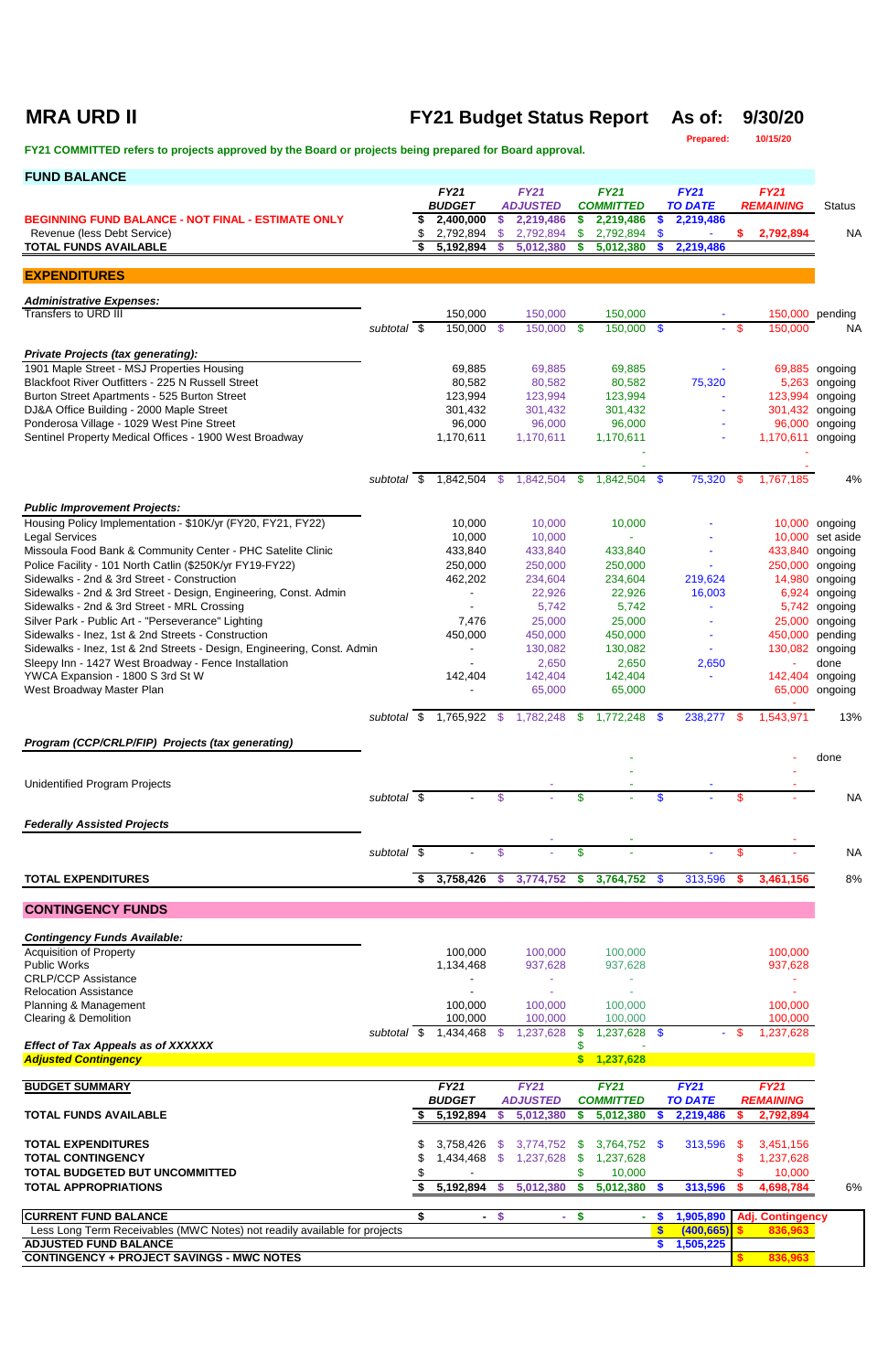## **MRA URD III FY21 Budget Status Report As of: 9/30/20**

**Prepared: 10/15/20**

| <b>FUND BALANCE</b>                                                                                                       |                          |                              |          |                                |                         |                                 |                 |                               |               |                                      | <b>Status</b>                   |
|---------------------------------------------------------------------------------------------------------------------------|--------------------------|------------------------------|----------|--------------------------------|-------------------------|---------------------------------|-----------------|-------------------------------|---------------|--------------------------------------|---------------------------------|
|                                                                                                                           |                          | <b>FY21</b><br><b>BUDGET</b> |          | <b>FY21</b><br><b>ADJUSTED</b> |                         | <b>FY21</b><br><b>COMMITTED</b> |                 | <b>FY21</b><br><b>TO DATE</b> |               | <b>FY21</b><br><b>REMAINING</b>      | %                               |
| <b>BEGINNING FUND BALANCE - NOT FINAL - ESTIMATE ONLY</b><br>Revenue (less Debt Service)                                  |                          | 3,054,135<br>4,259,504 \$    | -\$      | 3,724,109<br>4,259,504         | \$<br>\$                | 3,724,109<br>4,259,504          | <b>S</b><br>-\$ | 3,724,109                     | \$.           | 4,259,504 NA                         |                                 |
| <b>TOTAL FUNDS AVAILABLE</b>                                                                                              |                          | 7,313,639                    | - \$     | 7,983,613                      | S.                      | 7,983,613                       | <b>S</b>        | 3,724,109                     |               |                                      |                                 |
| <b>EXPENDITURES</b>                                                                                                       |                          |                              |          |                                |                         |                                 |                 |                               |               |                                      |                                 |
| <b>Administrative Expenses:</b>                                                                                           |                          |                              |          |                                |                         |                                 |                 |                               |               |                                      |                                 |
| <b>Personnel Services</b>                                                                                                 |                          | 660,538<br>9,126             |          | 660,538<br>9,126               |                         | 660,538<br>9,126                |                 | 129,316<br>691                |               | 531,222<br>8,435                     |                                 |
| Supplies<br><b>Purchased Services</b>                                                                                     |                          | 352,200                      |          | 352,200                        |                         | 352,200                         |                 | 2,450                         |               | 349,750                              |                                 |
| <b>Grants &amp; Contributions</b><br><b>Capital Outlay</b>                                                                |                          |                              |          |                                |                         |                                 |                 |                               |               |                                      |                                 |
|                                                                                                                           | subtotal \$              | 1,021,864 \$                 |          | 1,021,864 \$                   |                         | 1,021,864 \$                    |                 | 132,457 \$                    |               | 889,407 13%                          |                                 |
| <b>Private Projects (tax generating):</b>                                                                                 |                          |                              |          |                                |                         |                                 |                 |                               |               |                                      |                                 |
| Aspen Grove Therapy & Wellness<br>Tremper's Kent Plaza - 1200-1210 West Kent Ave                                          |                          | 104,200<br>226,100           |          | 104,200<br>226,100             |                         | 104,200<br>226,100              |                 |                               |               | 104,200 ongoing<br>226,100 ongoing   |                                 |
|                                                                                                                           |                          |                              |          |                                |                         |                                 |                 |                               |               |                                      |                                 |
|                                                                                                                           | subtotal $\overline{\$}$ | $330,300$ \$                 |          | $330,300$ \$                   |                         | $330,300$ \$                    |                 | e i                           | $\sqrt[6]{3}$ | 330,300 NA                           |                                 |
|                                                                                                                           |                          |                              |          |                                |                         |                                 |                 |                               |               |                                      |                                 |
| <b>Public Improvement Projects:</b><br>Brooks Street Corridor - TOD Infrastructure Study                                  |                          | 60,045                       |          | 60,045                         |                         | 60,045                          |                 |                               |               |                                      | 60,045 ongoing                  |
| Housing Policy Implementation - \$10K/yr (FY20, FY21, FY22)<br><b>Legal Services</b>                                      |                          | 10,000<br>10,000             |          | 10,000<br>10,000               |                         | 10,000                          |                 |                               |               | 10,000<br>10,000                     | ongoing<br>set aside            |
| Mary Avenue West - Bond - Street Trees                                                                                    |                          | 13,474                       |          | 13,474                         |                         | 13,474                          |                 |                               |               |                                      | 13,474 ongoing                  |
| <b>MRA Communication Plan</b><br>Missoula County Fairgrounds - 1101 South Avenue West                                     |                          | $\sim$<br>1,155,500          |          | 46,500<br>1,155,500            |                         | 46,500<br>1,155,500             |                 |                               |               | 1,155,500 ongoing                    | 46,500 ongoing                  |
| MRL Bond - Remaining to Transfer to DS                                                                                    |                          | 141,709                      |          | 141,709                        |                         | 141,709                         |                 |                               |               | 141,709 ongoing                      |                                 |
| Sidewalks - URD III Northern - Phase 1 - Construction<br>Sidewalks - URD III Northern - Phase 1 - Design/Eng/Const. Admin |                          | 271,498<br>31,727            |          | 271,498<br>26,363              |                         | 271,498<br>26,363               |                 | 238,087<br>25,362             |               | 33,411<br>1,001                      | ongoing<br>ongoing              |
| Sidewalks - URD III Northern - Phase 2                                                                                    |                          | 510,000                      |          | 510,000                        |                         | $\sim$                          |                 |                               |               | 510,000                              | pending                         |
| South Reserve Pedestrian Bridge - Upgrades<br><b>Street Trees</b>                                                         |                          | 6,610                        |          | 30,150<br>6,610                |                         | 30,150<br>6,610                 |                 |                               |               |                                      | 30,150 ongoing<br>6,610 ongoing |
|                                                                                                                           |                          |                              |          |                                |                         |                                 |                 |                               |               |                                      |                                 |
|                                                                                                                           | subtotal \$              | 2,210,563 \$                 |          | 2,281,849                      | \$                      | 1,761,849 \$                    |                 | 263,449                       | \$            | 2,018,400 12%                        |                                 |
| Façade Improvement Program Projects (tax generating)                                                                      |                          |                              |          |                                |                         |                                 |                 |                               |               |                                      |                                 |
| <b>Uncommitted Program Funds</b><br>Aspen Grove Therapy & Wellness                                                        |                          | 50,000                       |          | 50,000                         |                         | 50,000                          |                 |                               |               |                                      | 50,000 ongoing                  |
| Dram Shop Central - 2700 Paxson Street                                                                                    |                          | 50,000                       |          | 50,000                         |                         | 50,000                          |                 |                               |               |                                      | 50,000 ongoing                  |
| Tremper's Kent Plaza - 1200-1210 West Kent Ave                                                                            |                          | 150,000                      |          | 150,000                        |                         | 150,000                         |                 |                               |               | 150,000 ongoing                      |                                 |
|                                                                                                                           | subtotal \$              | 250,000 \$                   |          | 250,000 \$                     |                         | 250,000 \$                      |                 |                               | $-$ \$        | 250,000 NA                           |                                 |
| <b>Federally Assisted Projects</b><br>None                                                                                |                          |                              |          |                                |                         |                                 |                 |                               |               |                                      |                                 |
|                                                                                                                           | subtotal \$              | $\blacksquare$               | -\$      |                                | $\overline{\mathbf{s}}$ |                                 | $\mathbf{\$}$   |                               | \$            |                                      |                                 |
| <b>TOTAL EXPENDITURES</b>                                                                                                 |                          | 3,812,727                    | - \$     | 3,884,013                      | $\frac{2}{3}$           | 3,364,013                       | <b>S</b>        | 395,907                       | \$            | 3,488,106 10%                        |                                 |
| <b>CONTINGENCY FUNDS</b>                                                                                                  |                          |                              |          |                                |                         |                                 |                 |                               |               |                                      |                                 |
|                                                                                                                           |                          |                              |          |                                |                         |                                 |                 |                               |               |                                      |                                 |
| <b>Contingency Funds Available:</b><br>Admin Year-End Set Aside                                                           |                          | 500,000                      |          | 500,000                        |                         | 500,000                         |                 |                               |               | 500,000                              |                                 |
| <b>Acquisition of Property</b>                                                                                            |                          | 100,000                      |          | 100,000                        |                         | 100,000                         |                 |                               |               | 100,000                              |                                 |
| <b>Public Works</b>                                                                                                       |                          | 2,700,912                    |          | 3,299,600                      |                         | 3,299,600                       |                 |                               |               | 3,299,600                            |                                 |
| <b>MRA Programs</b><br><b>Relocation Assistance</b>                                                                       |                          |                              |          |                                |                         |                                 |                 |                               |               |                                      |                                 |
| Planning & Management<br><b>Clearing &amp; Demolition</b>                                                                 |                          | 100,000<br>100,000           |          | 100,000<br>100,000             |                         | 100,000<br>100,000              |                 |                               |               | 100,000<br>100,000                   |                                 |
|                                                                                                                           | subtotal $\overline{\$}$ | 3,000,912 \$                 |          | 3,599,600                      | \$.                     | 3,599,600 \$                    |                 |                               |               | 3,599,600                            |                                 |
| <b>Effect of Tax Appeals as of XXXXXXX</b><br><b>Adjusted Contingency</b>                                                 |                          |                              |          |                                | \$<br>\$                | 3,599,600                       |                 |                               |               |                                      |                                 |
| <b>BUDGET SUMMARY</b>                                                                                                     |                          | <b>FY21</b>                  |          | <b>FY21</b>                    |                         | <b>FY21</b>                     |                 | <b>FY21</b>                   |               | <b>FY21</b>                          |                                 |
|                                                                                                                           |                          | <b>BUDGET</b>                |          | <b>ADJUSTED</b>                |                         | <b>COMMITTED</b>                |                 | <b>TO DATE</b>                |               | <b>REMAINING</b>                     |                                 |
| <b>TOTAL FUNDS AVAILABLE</b>                                                                                              |                          | 7,313,639                    | <b>S</b> | 7,983,613                      | \$                      | 7,983,613                       | S               | 3,724,109                     | S             | 4,259,504                            |                                 |
| <b>TOTAL EXPENDITURES</b>                                                                                                 |                          | 3,812,727                    | - \$     | 3,884,013                      | \$                      | 3,364,013                       | - \$            | 395,907                       | \$            | 2,968,106                            |                                 |
| <b>TOTAL ADMIN SET ASIDE</b><br><b>TOTAL CONTINGENCY</b>                                                                  |                          | 500,000 \$<br>3,000,912      | \$       | 500,000<br>3,599,600           | \$<br>\$                | 500,000 \$<br>3,599,600         |                 |                               | \$            | 500,000<br>3,599,600                 |                                 |
| TOTAL BUDGETED BUT UNCOMMITTED<br><b>TOTAL BUDGET</b>                                                                     |                          | 7,313,639 \$                 |          | 7,983,613                      | S.                      | 520,000<br>7,983,613 \$         |                 | 395,907                       |               | 520,000<br>7,587,706 5%              |                                 |
|                                                                                                                           |                          |                              |          |                                |                         |                                 |                 |                               |               |                                      |                                 |
| <b>CURRENT FUND BALANCE</b><br>Less Long Term Receivables (MWC Notes & FIP Notes) not readily available for projects      |                          | $\blacksquare$               | S        | ٠                              | \$                      | ×.                              |                 | 3,328,202<br>(220, 905)       |               | <b>Adj. Contingency</b><br>3,378,695 |                                 |
| <b>ADJUSTED FUND BALANCE</b><br><b>CONTINGENCY + PROJECT SAVINGS - NOTES RECEIVABLE</b>                                   |                          |                              |          |                                |                         |                                 |                 | 3,107,297                     |               | 3,378,695                            |                                 |
|                                                                                                                           |                          |                              |          |                                |                         |                                 |                 |                               |               |                                      |                                 |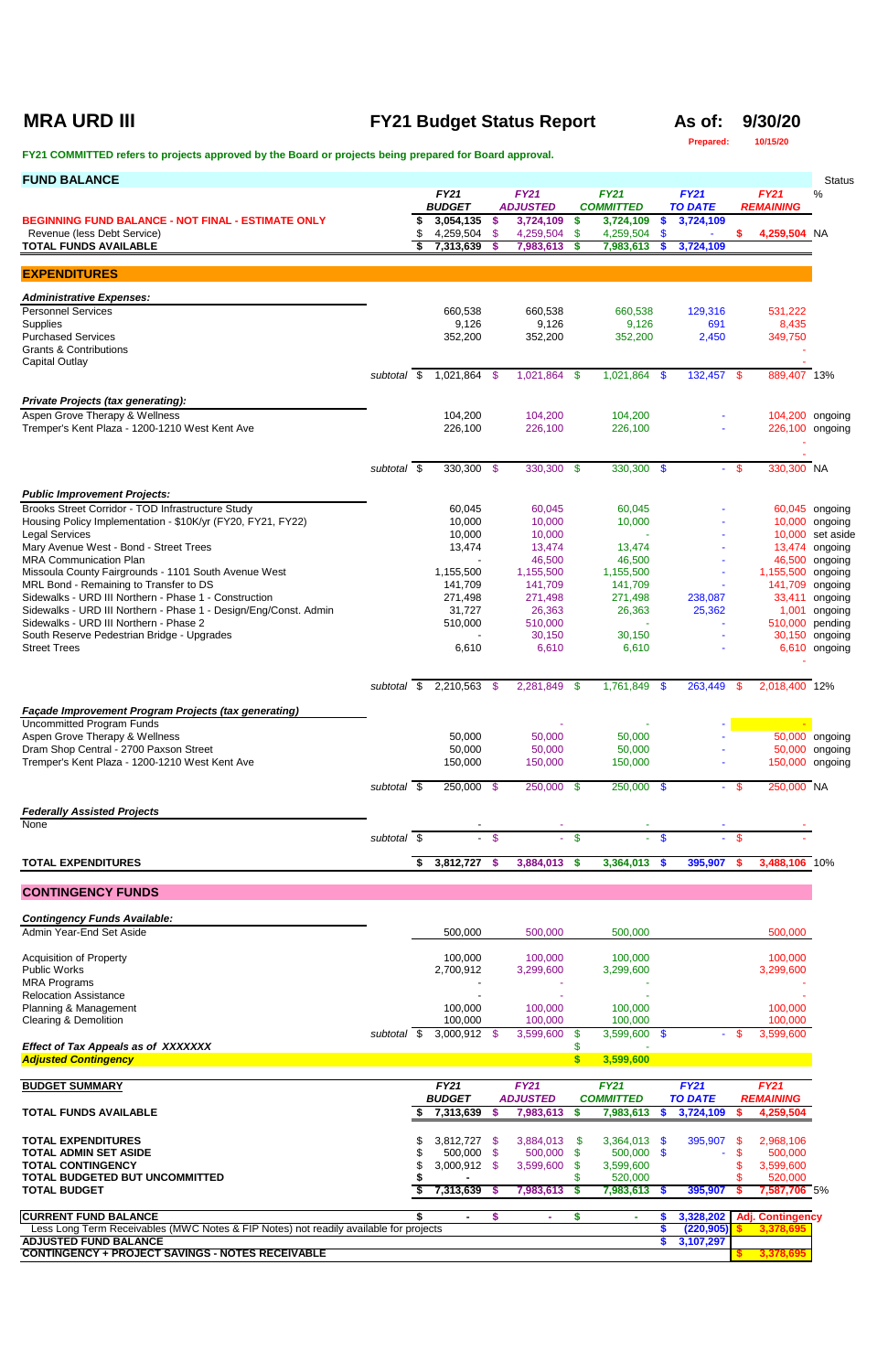### **MRA NORTH RESERVE/SCOTT ST URD FY21 Budget Status Report As of: 9/30/20**

**Prepared: 10/15/20**

| <b>FUND BALANCE</b>                                                                                       |                          |    |                              |                           |                                     |                           |                                 |                           |                               |               |                                 |                |
|-----------------------------------------------------------------------------------------------------------|--------------------------|----|------------------------------|---------------------------|-------------------------------------|---------------------------|---------------------------------|---------------------------|-------------------------------|---------------|---------------------------------|----------------|
|                                                                                                           |                          |    | <b>FY21</b><br><b>BUDGET</b> |                           | <b>FY21</b><br><b>ADJUSTED</b>      |                           | <b>FY21</b><br><b>COMMITTED</b> |                           | <b>FY21</b><br><b>TO DATE</b> |               | <b>FY21</b><br><b>REMAINING</b> | Status         |
| <b>BEGINNING FUND BALANCE - NOT FINAL - ESTIMATE ONLY</b>                                                 |                          | s. | 1,148,357                    | s.                        | 1,141,891                           | \$                        | 1,141,891                       | $\boldsymbol{\mathsf{s}}$ | 1,141,891                     |               |                                 |                |
| Revenue (less Debt Service)                                                                               |                          | \$ | 7,389,588                    | <sup>\$</sup>             | 7,389,588                           | \$                        | 7,389,588                       | \$                        | 6,604,000                     | - \$          | 785,588 89%                     |                |
| <b>TOTAL FUNDS AVAILABLE</b>                                                                              |                          | \$ | 8,537,945                    |                           | 8,531,479                           | \$                        | 8,531,479                       |                           | 7,745,891                     |               |                                 |                |
| <b>EXPENDITURES</b>                                                                                       |                          |    |                              |                           |                                     |                           |                                 |                           |                               |               |                                 |                |
|                                                                                                           |                          |    |                              |                           |                                     |                           |                                 |                           |                               |               |                                 |                |
| <b>Administrative Expenses:</b>                                                                           |                          |    |                              |                           |                                     |                           |                                 |                           |                               |               |                                 |                |
| Transfers to URD III                                                                                      |                          |    | 25,000                       |                           | 25,000                              |                           | 25,000                          |                           |                               |               |                                 | 25,000 pending |
|                                                                                                           | subtotal \$              |    | 25,000                       | -\$                       | $25,000$ \$                         |                           | 25,000                          | $\mathbf{s}$              |                               | \$            | 25,000 NA                       |                |
| <b>Private Projects (tax generating):</b>                                                                 |                          |    |                              |                           |                                     |                           |                                 |                           |                               |               |                                 |                |
| \$723,514 Scott Street Village - Phase II & III - Transfer to DS                                          |                          |    | 259,047                      |                           | 259,047                             |                           | 259,047                         |                           |                               |               | 259,047 ongoing                 |                |
|                                                                                                           |                          |    |                              |                           |                                     |                           |                                 |                           |                               |               |                                 |                |
|                                                                                                           | subtotal \$              |    | 259,047 \$                   |                           | 259,047 \$                          |                           | 259,047                         | - \$                      |                               | \$            | 259,047 NA                      |                |
| <b>Public Improvement Projects:</b>                                                                       |                          |    |                              |                           |                                     |                           |                                 |                           |                               |               |                                 |                |
| Housing Policy Implementation - \$10K (FY20, FY21, FY22)                                                  |                          |    | 10,000                       |                           | 10,000                              |                           | 10,000                          |                           |                               |               |                                 | 10,000 ongoing |
| Missoula Cemetery - Strategic Plan                                                                        |                          |    | 12,750                       |                           | 12,750                              |                           | 12,750                          |                           |                               |               |                                 | 12,750 ongoing |
| Public Works - Maintenance Facility Plan                                                                  |                          |    | 28,817                       |                           | 28,817                              |                           | 28,817                          |                           |                               |               | 28,817                          | ongoing        |
| Scott Street Property - Series 2020AB Bond - Purchase & Fees                                              |                          |    | 6,508,151                    |                           | 6,508,151                           |                           | 6,508,151                       |                           | 6,508,151                     |               | ä,                              | done           |
| Scott Street Property - Series 2020AB Bond - COI                                                          |                          |    | 63,020                       |                           | 63,020                              |                           | 63,020                          |                           | 62,520                        |               |                                 | 500 done       |
| Scott Street Property - Series 2020AB Bond - Rounding - Transfer to DS                                    |                          |    | 1,629                        |                           | 1,629                               |                           | 1,629                           |                           |                               |               | 1,629                           | ongoing        |
| Scott Street Property - Feasibility Due Dilligence, Misc<br>Villagio Housing Project - Otis & Shakespeare |                          |    | 23,800<br>1,339,178          |                           | 23,800<br>1,339,178                 |                           | 23,800<br>1,339,178             |                           | 3,000<br>$\blacksquare$       |               | 20,800<br>1,339,178 ongoing     | ongoing        |
|                                                                                                           |                          |    |                              |                           |                                     |                           |                                 |                           |                               |               |                                 |                |
|                                                                                                           |                          |    | subtotal \$ 7,987,345 \$     |                           | 7,987,345                           | -\$                       | 7,987,345                       |                           | 6,573,671 \$                  |               | 1,413,674 82%                   |                |
|                                                                                                           |                          |    |                              |                           |                                     |                           |                                 |                           |                               |               |                                 |                |
| <b>Program Projects (tax generating)</b>                                                                  |                          |    |                              |                           |                                     |                           |                                 |                           |                               |               |                                 |                |
|                                                                                                           |                          |    |                              |                           |                                     |                           |                                 |                           |                               |               |                                 |                |
|                                                                                                           | subtotal $\overline{\$}$ |    |                              | \$                        |                                     | \$                        |                                 |                           |                               | $\mathsf{\$}$ |                                 | <b>NA</b>      |
| <b>TOTAL EXPENDITURES</b>                                                                                 |                          |    | 8,271,392                    | S.                        | 8,271,392                           | S                         | 8,271,392                       |                           | 6,573,671                     | S             | 1,697,721 79%                   |                |
| <b>CONTINGENCY FUNDS</b>                                                                                  |                          |    |                              |                           |                                     |                           |                                 |                           |                               |               |                                 |                |
|                                                                                                           |                          |    |                              |                           |                                     |                           |                                 |                           |                               |               |                                 |                |
| <b>Contingency Funds Available:</b>                                                                       |                          |    |                              |                           |                                     |                           |                                 |                           |                               |               |                                 |                |
| <b>Acquisition of Property</b>                                                                            |                          |    |                              |                           |                                     |                           |                                 |                           |                               |               |                                 |                |
| <b>Public Works</b>                                                                                       |                          |    | 216,553                      |                           | 210.087                             |                           | 210,087                         |                           |                               |               | 210,087                         |                |
| <b>CRLP/CCP Assistance</b>                                                                                |                          |    |                              |                           | ÷,                                  |                           | ÷                               |                           |                               |               |                                 |                |
| <b>Relocation Assistance</b>                                                                              |                          |    |                              |                           |                                     |                           |                                 |                           |                               |               |                                 |                |
| Planning & Management<br>Clearing & Demolition                                                            |                          |    | 50,000                       |                           | 50,000                              |                           | 50,000                          |                           |                               |               | 50,000                          |                |
|                                                                                                           | subtotal \$              |    | 266,553                      | -\$                       | 260,087                             | \$                        | 260,087                         | \$                        |                               | - \$          | 260.087                         |                |
| <b>Effect of Tax Appeals as of XXXXXX</b>                                                                 |                          |    |                              |                           |                                     | \$                        |                                 |                           |                               |               |                                 |                |
| <b>Adjusted Contingency</b>                                                                               |                          |    |                              |                           |                                     | $\mathbf{s}$              | 260,087                         |                           |                               |               |                                 |                |
|                                                                                                           |                          |    |                              |                           |                                     |                           |                                 |                           |                               |               |                                 |                |
| <b>BUDGET SUMMARY</b>                                                                                     |                          |    | <b>FY21</b><br><b>BUDGET</b> |                           | <b>FY21</b>                         |                           | <b>FY21</b>                     |                           | FY21<br><b>TO DATE</b>        |               | FY21<br><b>REMAINING</b>        |                |
| <b>TOTAL FUNDS AVAILABLE</b>                                                                              |                          | \$ | 8,537,945                    | \$                        | <i><b>ADJUSTED</b></i><br>8,531,479 | \$                        | <b>COMMITTED</b><br>8,531,479   | \$                        | 7,745,891                     | s             | 785,588                         |                |
|                                                                                                           |                          |    |                              |                           |                                     |                           |                                 |                           |                               |               |                                 |                |
| <b>TOTAL EXPENDITURES</b>                                                                                 |                          | \$ | 8,271,392 \$                 |                           | 8,271,392                           | - \$                      | 8,271,392                       | SS.                       | 6,573,671                     | S.            | 1,697,721                       |                |
| <b>TOTAL CONTINGENCY</b>                                                                                  |                          | \$ | 266,553 \$                   |                           | 260,087 \$                          |                           | 260,087                         |                           |                               | \$            | 260,087                         |                |
| <b>TOTAL BUDGETED BUT UNCOMMITTED</b>                                                                     |                          |    |                              |                           |                                     | \$                        |                                 |                           |                               | \$            |                                 |                |
| <b>TOTAL APPROPRIATIONS</b>                                                                               |                          | \$ | 8,537,945                    | -S                        | 8,531,479                           | -S                        | 8,531,479                       | <b>S</b>                  | 6,573,671                     | \$            | 1,957,808 77%                   |                |
|                                                                                                           |                          |    |                              |                           |                                     |                           |                                 |                           |                               |               |                                 |                |
| <b>CURRENT FUND BALANCE</b>                                                                               |                          | \$ | $\blacksquare$               | $\boldsymbol{\mathsf{s}}$ | $\sim$                              | $\boldsymbol{\mathsf{s}}$ | ٠                               | $\boldsymbol{\mathsf{s}}$ | 1,172,220                     |               | <b>Adj. Contingency</b>         |                |
| Less Long Term Receivables (MWC Notes) not readily available for projects                                 |                          |    |                              |                           |                                     |                           |                                 | $\boldsymbol{s}$          | (74, 608)                     | S             | 185,479                         |                |
| <b>ADJUSTED FUND BALANCE</b>                                                                              |                          |    |                              |                           |                                     |                           |                                 | \$.                       | 1,097,612                     |               |                                 |                |
| <b>CONTINGENCY + PROJECT SAVINGS - MWC NOTES</b>                                                          |                          |    |                              |                           |                                     |                           |                                 |                           |                               | s.            | 185,479                         |                |